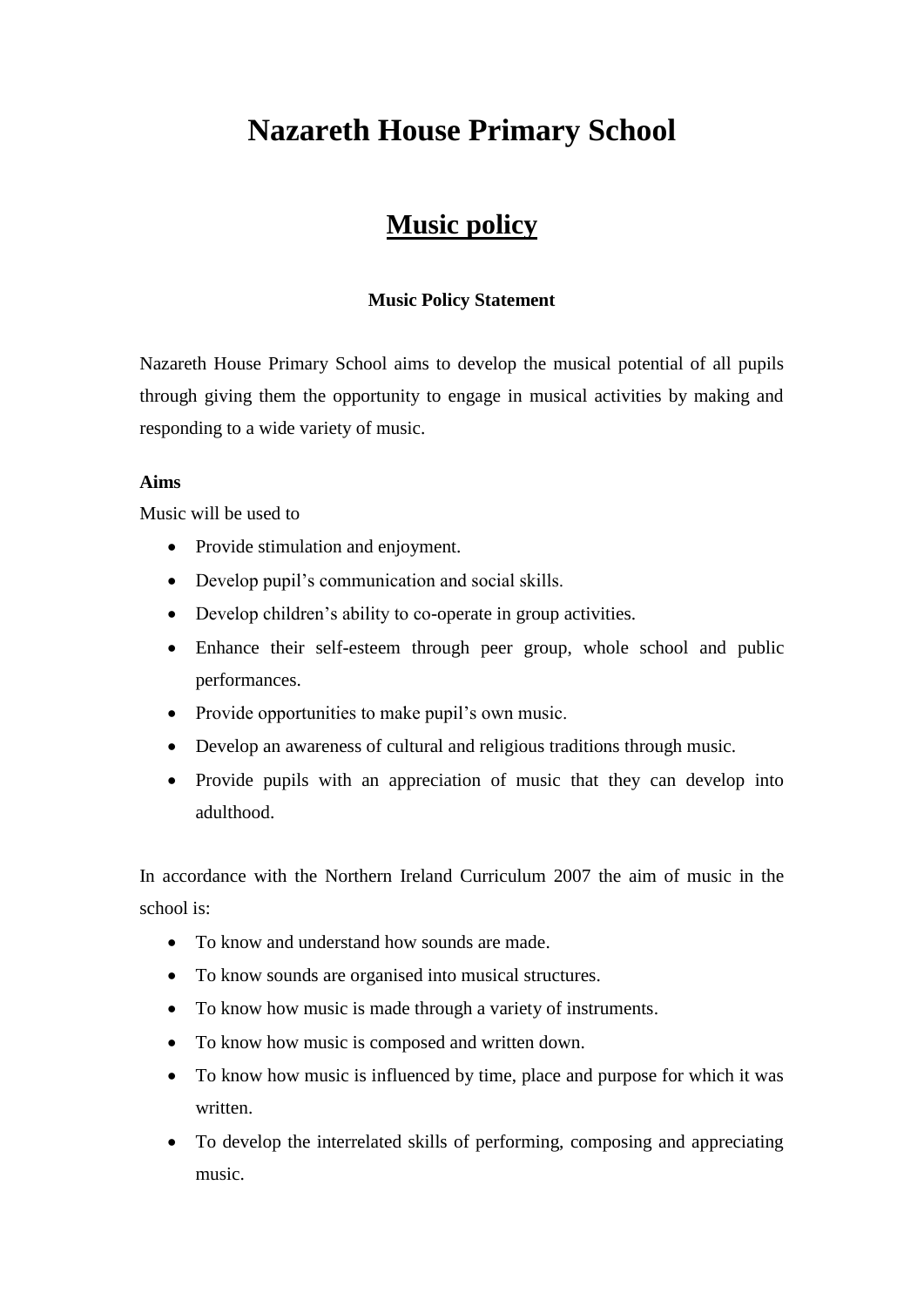# **Learning Objectives (Foundation and Key Stage 1)**

- Play musical games Imitate and answer musical patterns
- Sing a wide range of simple songs Nursery songs / Occasional songs – Autumn, Hallowe'en Christmas etc
- Accompany songs using simple classroom instruments Tuned and untuned
- Explore and investigate the range of sounds within and beyond the classroom.
- Listen and respond to live and recorded pieces of music
- To recognise the following musical concepts and contrasts

Dynamics – loud and soft

Tempo – fast and slow

Duration – long and short

Pitch – high and low

- To understand and have an awareness of Timbre – the characteristics of the sounds they hear Texture – the product of different sound combinations
- To develop an awareness of Pulse, rhythm and repeated patterns in music.
- Pupils should have the opportunity to perform their music to others.

# **Learning Outcomes for Foundation Stage and Key Stage 1**

By the end of Key Stage 1, pupils should understand:

- Sounds can be used to create an effect
- They have the ability to create different effects by playing/singing loud/quiet, fast/slow, long/short, high/low.
- Feelings can be expressed through musical sounds
- They should convey the feeling of the music e.g. when singing sad/happy songs.
- Sounds can be made by singing and striking objects including classroom instruments.
- The importance of singing or playing as part of a group.
- The need to listen carefully
- That there are different kinds of music for different occasions and festivals.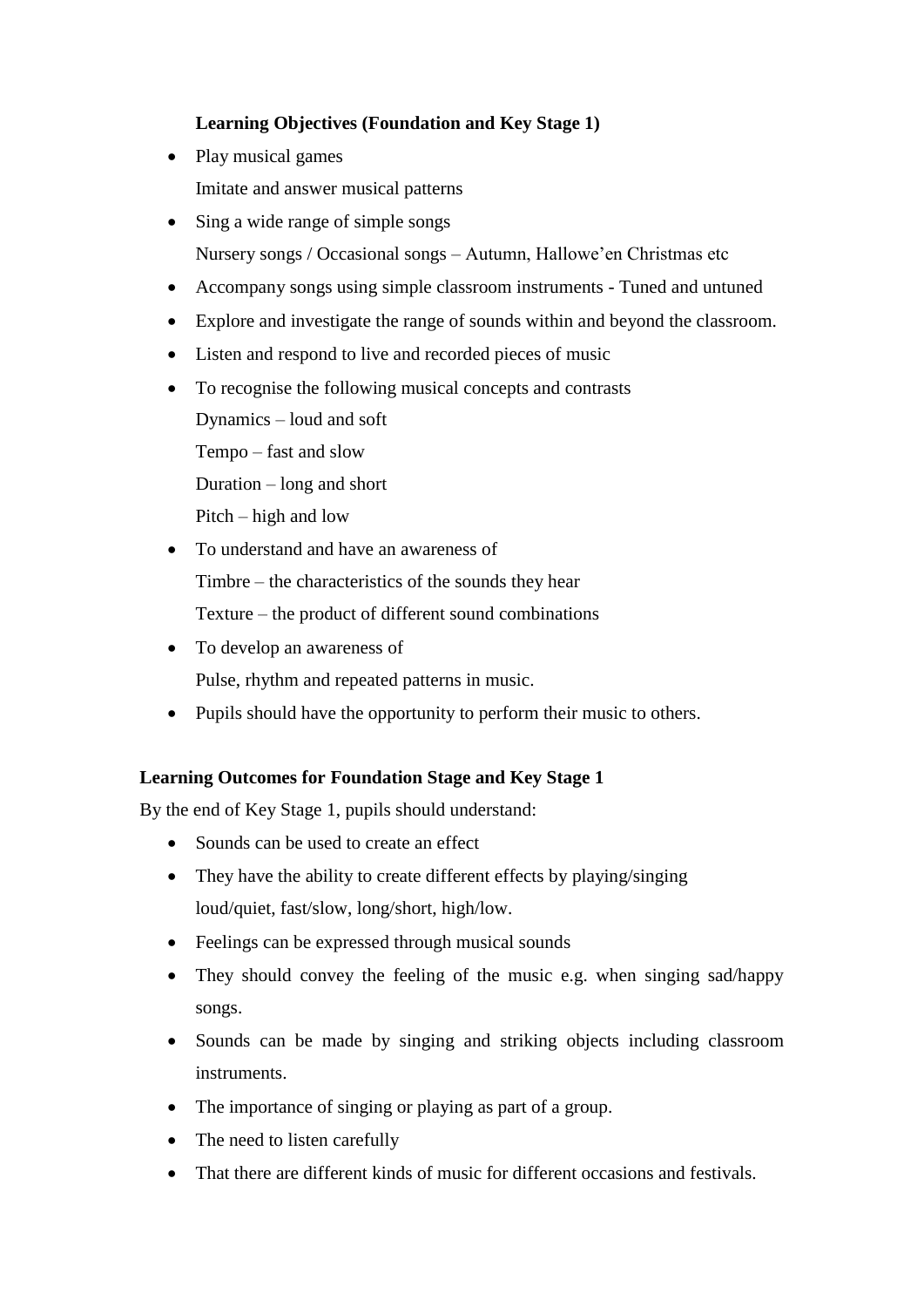# **Learning Objectives for Key Stage 2**

- Learn a wide range of songs relating to occasions, religious festivals, cultural history and local interest.
- Sing songs in unison and in parts.
- Play accompaniments to different types of songs
- Develop skills in playing a range of tuned and untuned instruments.
- Listen to both live and recorded music.
- To make comment upon music they hear regarding mood, expression and characteristics. To become aware of how a composer uses different sounds to create different moods and effects.
- To recognise and understand the following musical concepts:

Dynamics - variations in volume, including increasing and decreasing levels of sound, and silence.

Tempo - Variations in speed, including getting faster and slower.

Duration - patterns of longer/shorter sounds

Pitch - patterns of higher/lower sounds including melodic shape

Timbre - Characteristics of the sounds they make and hear

Texture - Combinations of sound

Musical Structure - Repetition and contrast

- To experience staff and graphic notation.
- To distinguish between different instruments and instrumental families.
- Pupils should have the opportunity to perform their music to others.

# **Learning outcomes for Key Stage 2**

By the end of Key Stage 2, most pupils should understand:

- That a musical 'story' should have a beginning, middle and an end.
- The effects created by getting louder/quieter, faster/slower, longer/shorter, higher/lower
- That rhythm consists of longer and shorter sounds built around a regular pulse.
- That melody consists of higher and lower sounds attached to a rhythm.
- The need for balance between musical sentences (phrases)
- The effects created by repetition, contrast and surprise.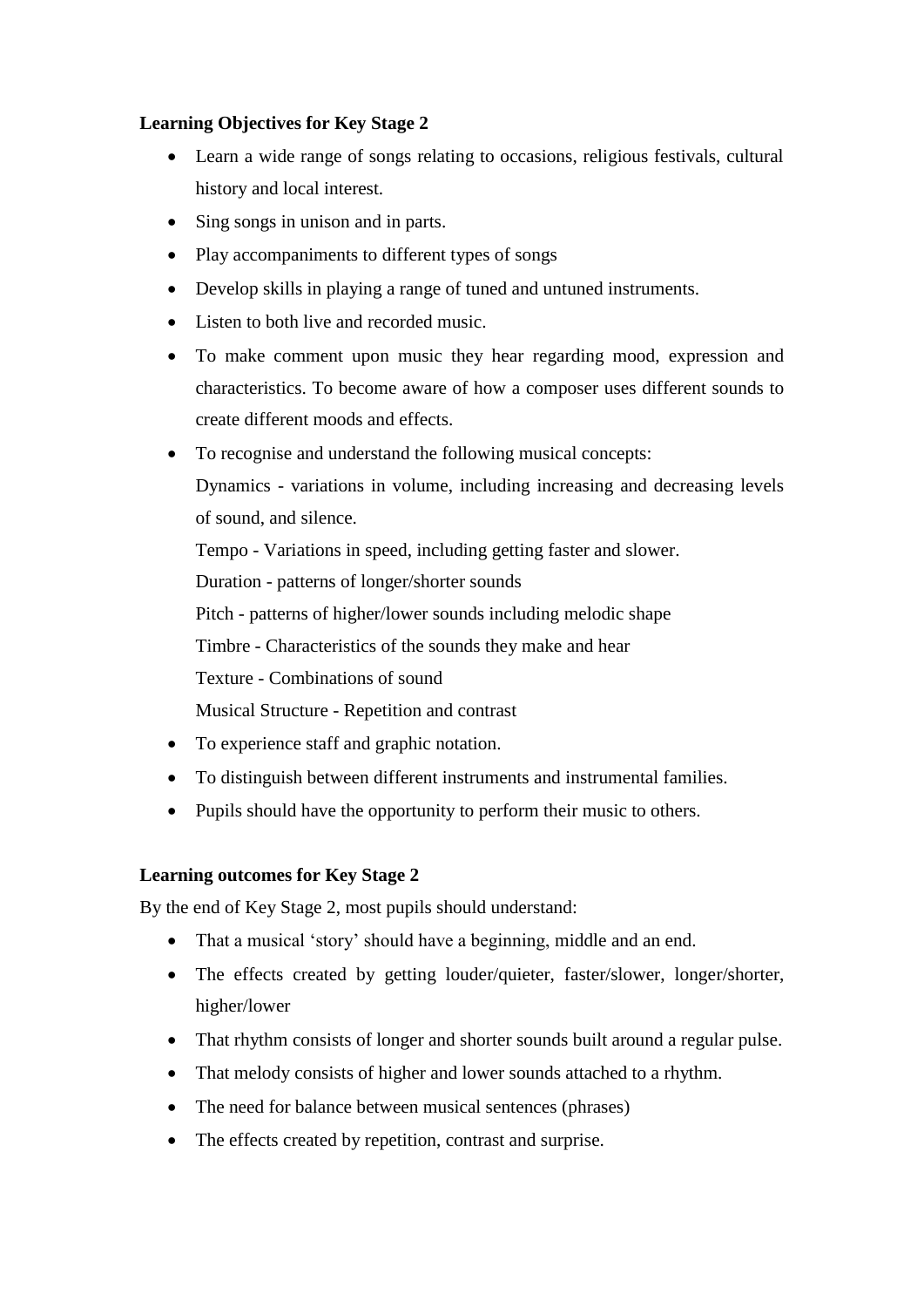- That choice of instruments is an important aspect of creating effects and atmosphere.
- That performing is about 'telling a story' through music.
- Regular pulse/beat and the need for accuracy in performing what the composer/director intended.
- The importance of phrasing when singing/playing instruments and the need for balance between melody and accompaniment.
- Ways of making a performance more expressive e.g. through the use of dynamics (volume), style of performing, phrasing and facial expression.
- Melody and accompaniment and the idea of different performers doing different things at the same time e.g. singing a round.
- That many people learn to perform music by listening rather than by reading and that this is called 'playing by ear'.
- That there are different kinds of notation for different purposes e.g. staff notation which signifies sounds which require very precise pitch and length, and graphic notation which gives a general indication of what is required.
- That they can imagine their own stories when listening to music.
- That different kinds of music affect the listener in different ways
- Melody and accompaniment in the music they hear.
- That composers use the same methods of creating effects as they do i.e use of repetition, contrast and surprise.
- That a number of variables affect the sound of an instrument e.g. size, method of playing, material it is made of etc.
- That a composer will choose instruments carefully when creating effects and atmosphere. (instrumental timbre and texture)
- How sound is produced on common instruments e.g. violin, trumpet, guitar, tin whistle and piano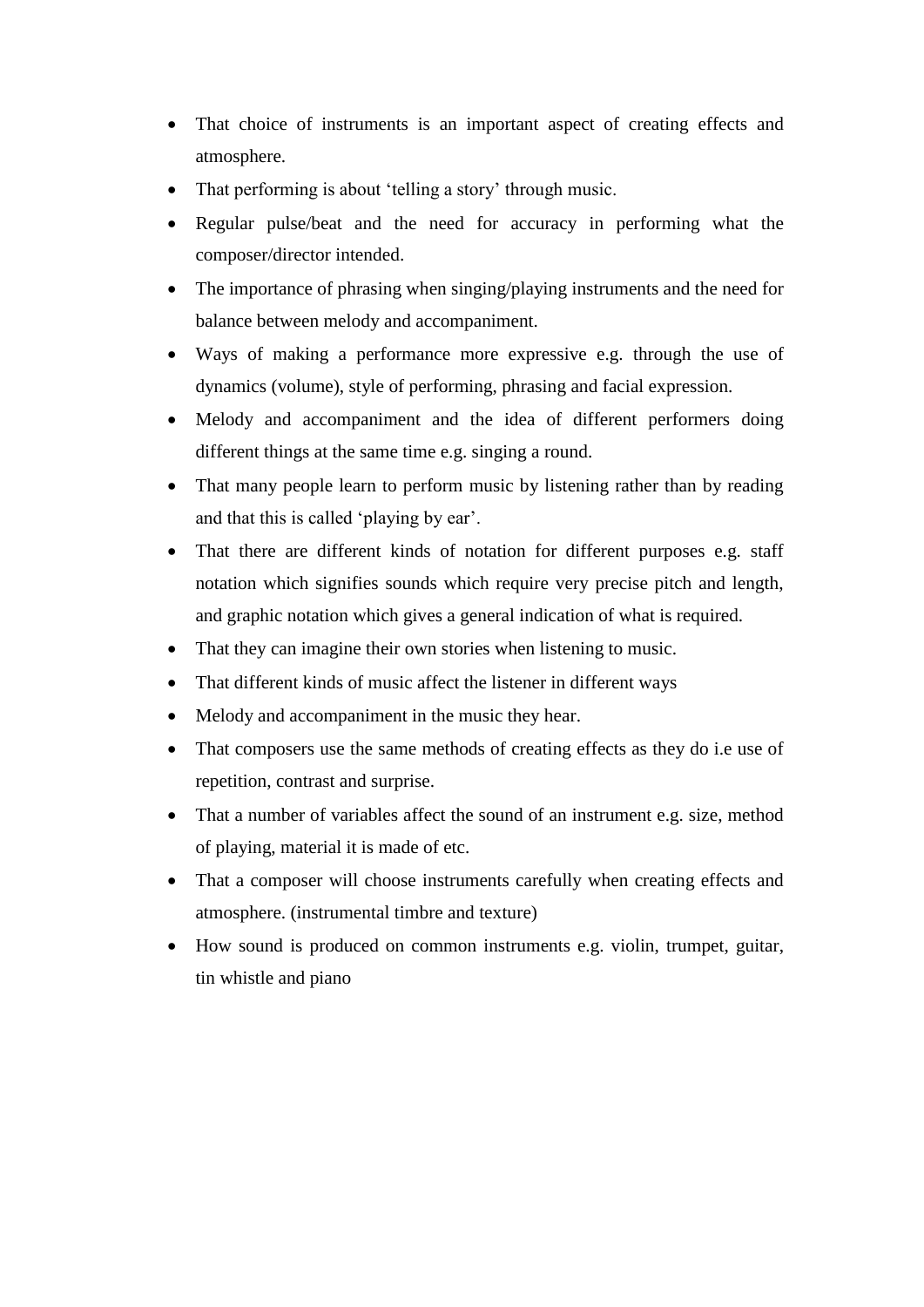# **Cross-Curricular links with Music:**

# **Literacy**

Music contributes significantly to the teaching of Literacy in our school by actively promoting the skills of reading, writing, speaking and listening. Children develop their language skills through singing songs, with attention to diction, meaning, rhythm and rhyme. Music is also used to stimulate discussion or creative writing. Through working with others in a musical setting, children develop their ability to communicate ideas effectively.

#### **Mathematics**

Music contributes to the teaching of mathematics in that children who study the structure of music are observing patterns and processes. Talent in music is often linked with talent in mathematics, as the rhythm and structure of music is mathematically based.

# **Information and Communication Technology (ICT)**

ICT is used in music where appropriate. Children will use computer programmes such as iPad *Garageband* and *Young Composer* to compose music. They also use ICT in music to enhance their research skills through the Internet and CD ROMs. They listen to music on the Internet and can include sound in their work. Children improve the presentation of their work through the use of ICT.

# **Other Curricular areas**

Music also contributes to World Aound Us, PE, Art, Drama, PDMU and Religion. Thinking Skills and personal capabilities are an inherent part of composing, responding to and performing music in terms of how children manage information, self-manage and work with others.

# **Teaching music to children with special needs**

We teach music to all children, whatever their ability, in accordance with the school curriculum policy of providing a broad and balanced education to all children. Teachers provide learning opportunities matched to the needs of children with learning difficulties. Musically gifted children will be encouraged to extend their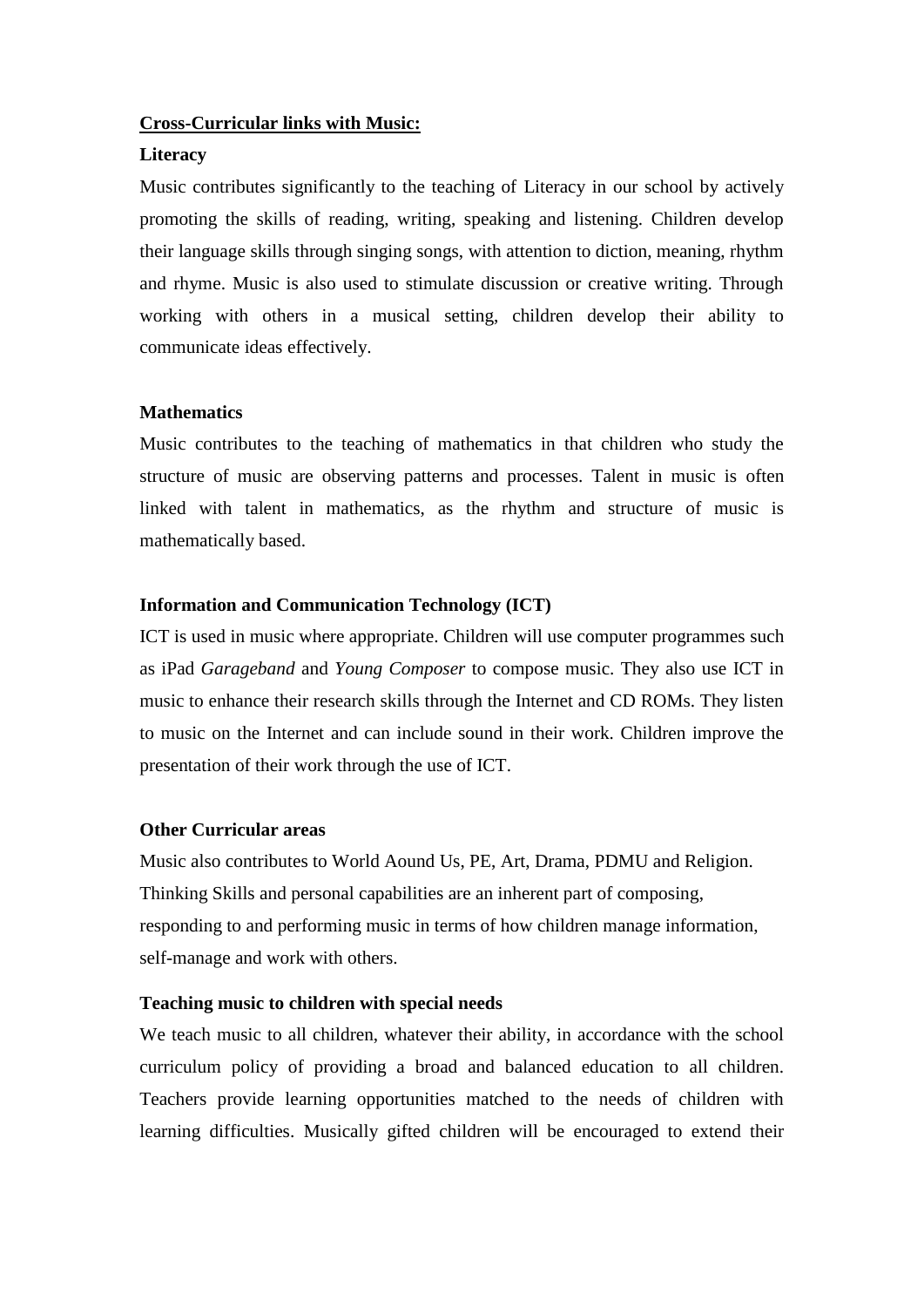abilities and will be given opportunities to lead group activities and to perform individually where appropriate

#### **Progression and Assessment**

We will provide activities which will continually develop the pupil's musical skills and understanding, building upon concepts that have been learned previously, as an ongoing progression throughout the School.

Assessment of pupil's learning will take the form of:

Informal assessment and observation of the pupils as they are engaged in musical tasks and activities.

#### **Time Allocation**

All pupils will experience music in school for an average of 1 hour per week, which is the statutory requirement outlined in the N.I. Curriculum. This will mostly take place as part of structured classroom time, and often as part of assemblies and extra rehearsal time for public performances as required. It is suggested that for younger children in Foundation Stage and Key Stage 1, that the allocated time may be split over several shorter sessions during the course of the week.

#### **Resources**

.

Singing lies at the heart of our entire music making in Nazareth House Primary School. Our teaching focuses on developing the children's ability to sing in tune and with other people.

Musical instruments (a selection of tuned and untuned percussion) will be kept in trolleys on each floor for shared use. P1 and P2 teachers use MPL lesson resource file and CD. P3 have access to Composer World Junior 2 as well as a range of tuned and untuned percussion instruments. P4 focus on preparing all the music for their sacraments and meet with the Music Coordinator on a weekly basis to learn their songs. P5-P7 will use *Music Express* scheme of work with P7 using iPad *Garageband* for composition.